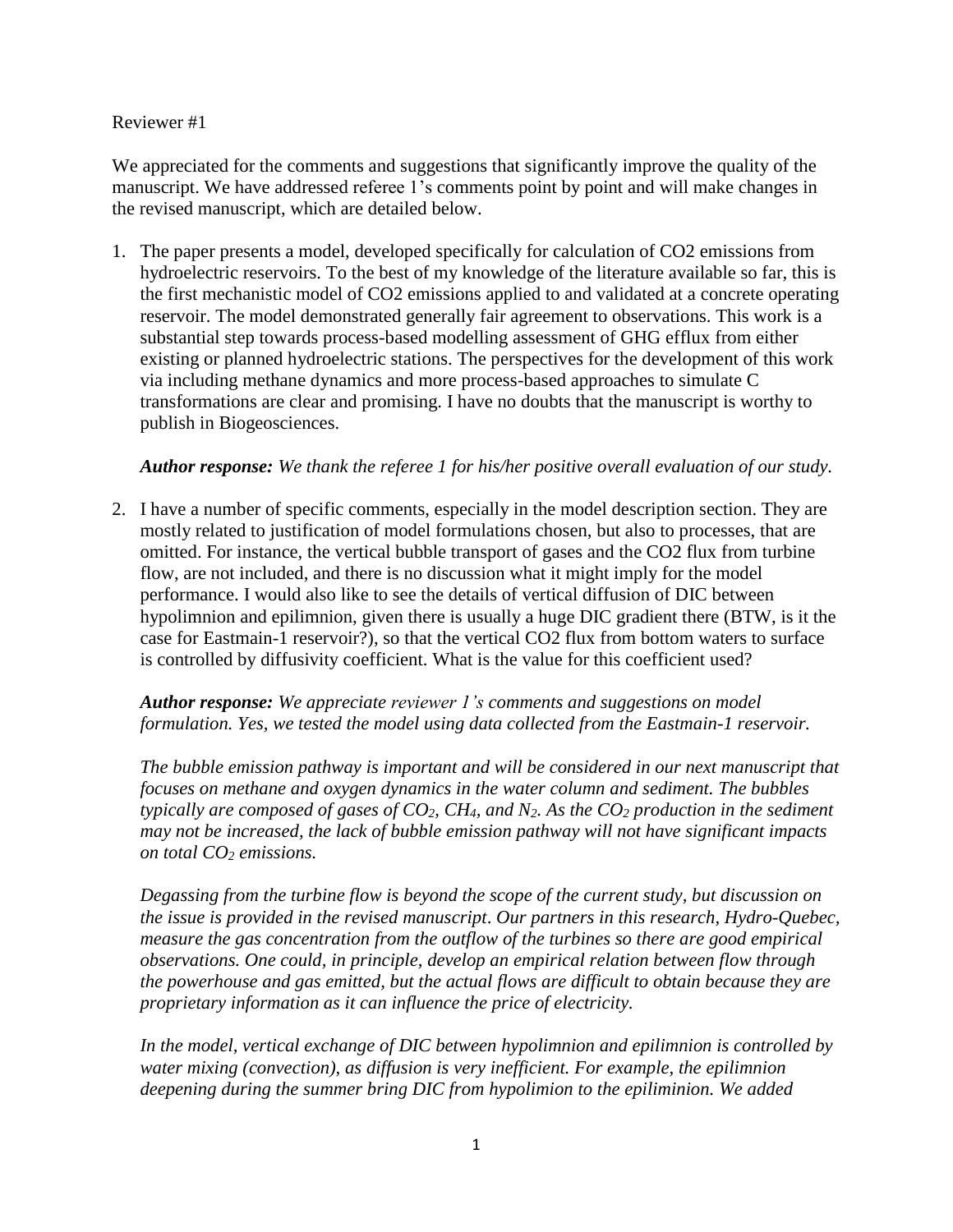*sentences to describe how the model mix the water and its solute (e.g., DOC). We published a paper this year that describes the convective mixing in this model (Wang et al. 2016).*

*Reference:*

*Wang W, Roulet NT, Strachan IB, Tremblay A. Modeling surface energy fluxes and thermal dynamics of a seasonally ice-covered hydroelectric reservoir. Sci. Total Environ.550: 793-805, 2016.*

3. The paper lacks comprehensive explanation on the choice of parameters the model sensitivity was studied in respect to. What parameters entering model formulae for biogeochemical processes can be considered as firmly established, and what are loosely defined? Of course, this is a difficult task for such distinction to be made, if even possible so far, but anyway some discussion on this topic should be provided.

*Author response: The information about why only chose these four parameters has been added in the revised manuscript. The similar issue has been addressed by the other two reviewers (see R2C5, R2C9 and R3C4; R: reviewer, C: comment) in terms of different perspectives.* 

*Briefly speaking, we are interested to know how flooding terrestrial organic carbon influence post-flooded reservoir CO2 emissions, which is the main purpose of this model and this study. The sensitivity analysis for the parameter of aboveground biomass removal shows the amount of flooded organic carbon significantly and positively influence CO<sup>2</sup> emissions. For the oxygen effect parameter (in the revised manuscript, we changed it to "partitioning coefficient of decomposition production"), we interested to understand if the lack of oxygen cycle in the model significantly affected the simulated emissions. The results indicate that incorporating oxygen cycle would improve the quality of the output and we are now in the process of adding this to the model as we add in methane. Further, we want to know how and by what mechanisms the environmental factors (air temperature and wind speed) influenced the carbon emissions using the process-based model, as these two climate variables have more significant influence on thermal dynamics and carbon emissions.*

*We have now categorized all physical and biological parameters (Table 1) as hardware parameters. Model sensitivity for most existing parameters in their original model have been investigated in previous studies (e.g., Zhang et al., 2002).*

*Reference:* 

*Zhang, Y., Li, C., Trettin, C. C., Li, H., and Sun, G.: An integrated model of soil, hydrology, and vegetation for carbon dynamics in wetland ecosystems, Global Biogeochem. Cycles, 16, 1061, 10.1029/2001GB001838, 2002.*

# Minor comments:

4. P1L27: what does it mean "positively enhance"? Did you mean simply "enhance"?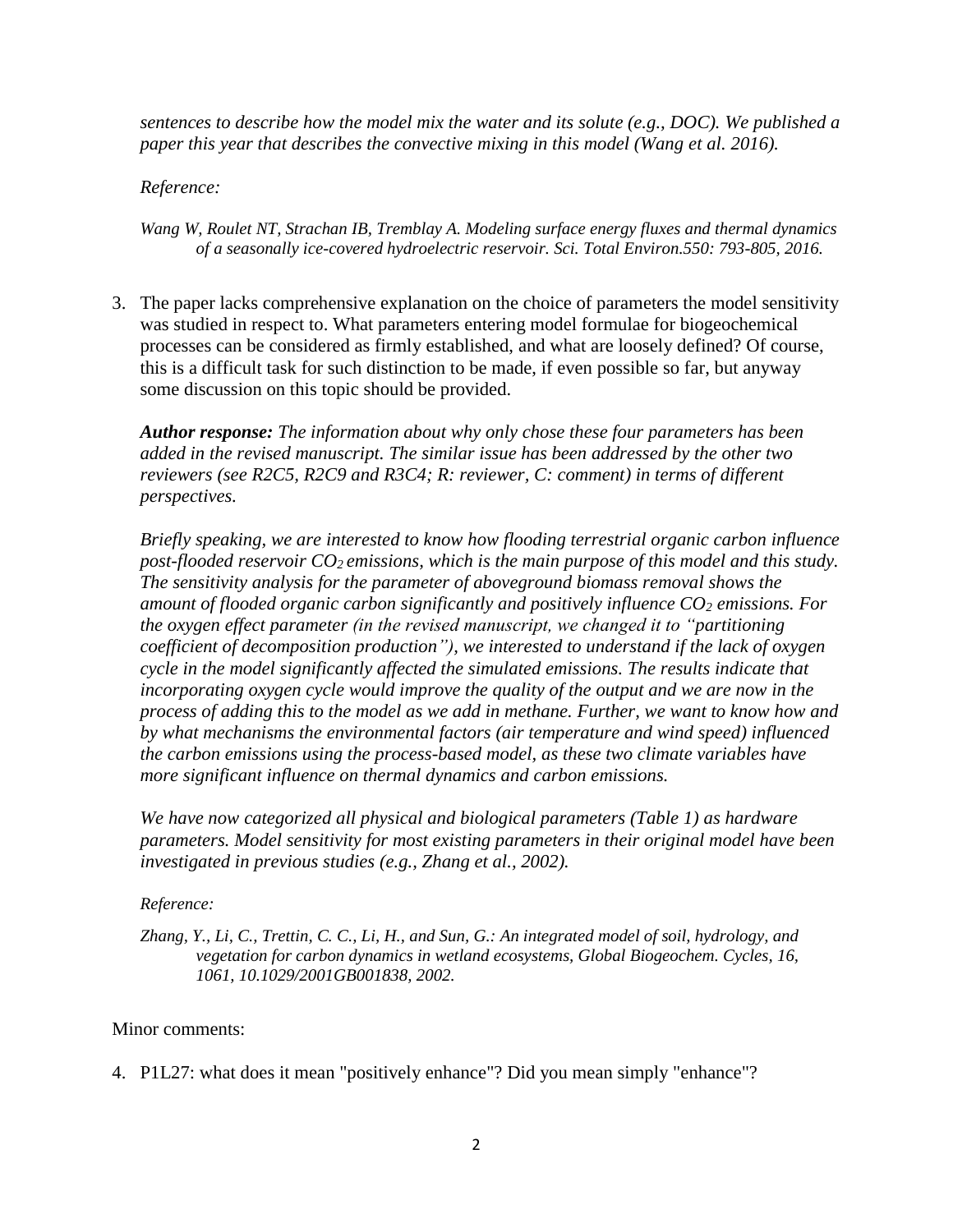*Author response: We have deleted "positively".* 

5. P1L28: seeming a contradiction: isn't CO\_2 flux the same as CO\_2 emission?

*Author response: CO2 flux across air-water interface is the same as CO<sup>2</sup> emission. We rephrased the sentence to avoid the confusion.*

6. P1L30–31: do you mean, larger wind speed makes open water period shorter? Please, make it clearer

*Author response: Yes. Higher wind speed leads to larger heat loss (higher latent and sensible heat fluxes to the atmosphere), resulting in a shorter open water period (Wang et al., 2016). We rephrased the sentence to make it clearer.* 

*Reference:*

*Wang W, Roulet NT, Strachan IB, Tremblay A. Modeling surface energy fluxes and thermal dynamics of a seasonally ice-covered hydroelectric reservoir. Sci. Total Environ.550: 793-805, 2016.*

7. P2L20: …provide…with…

*Author response: Did as suggested.* 

8. P2L27: air temperature? Wind speed.

*Author response: Yes, air temperature. We specified it in the revision.* 

9. P2L27: Wind speed.

*Author response: Did as suggested.* 

10. P3L22: assess

*Author response: Did as suggested.* 

11. P3L31 climate data inputs

*Author response: Did as suggested.*

12. P4L2: I would say: verified, calibrated

*Author response: Did as suggested.*

13. P4L3: simulates

*Author response: Did as suggested.*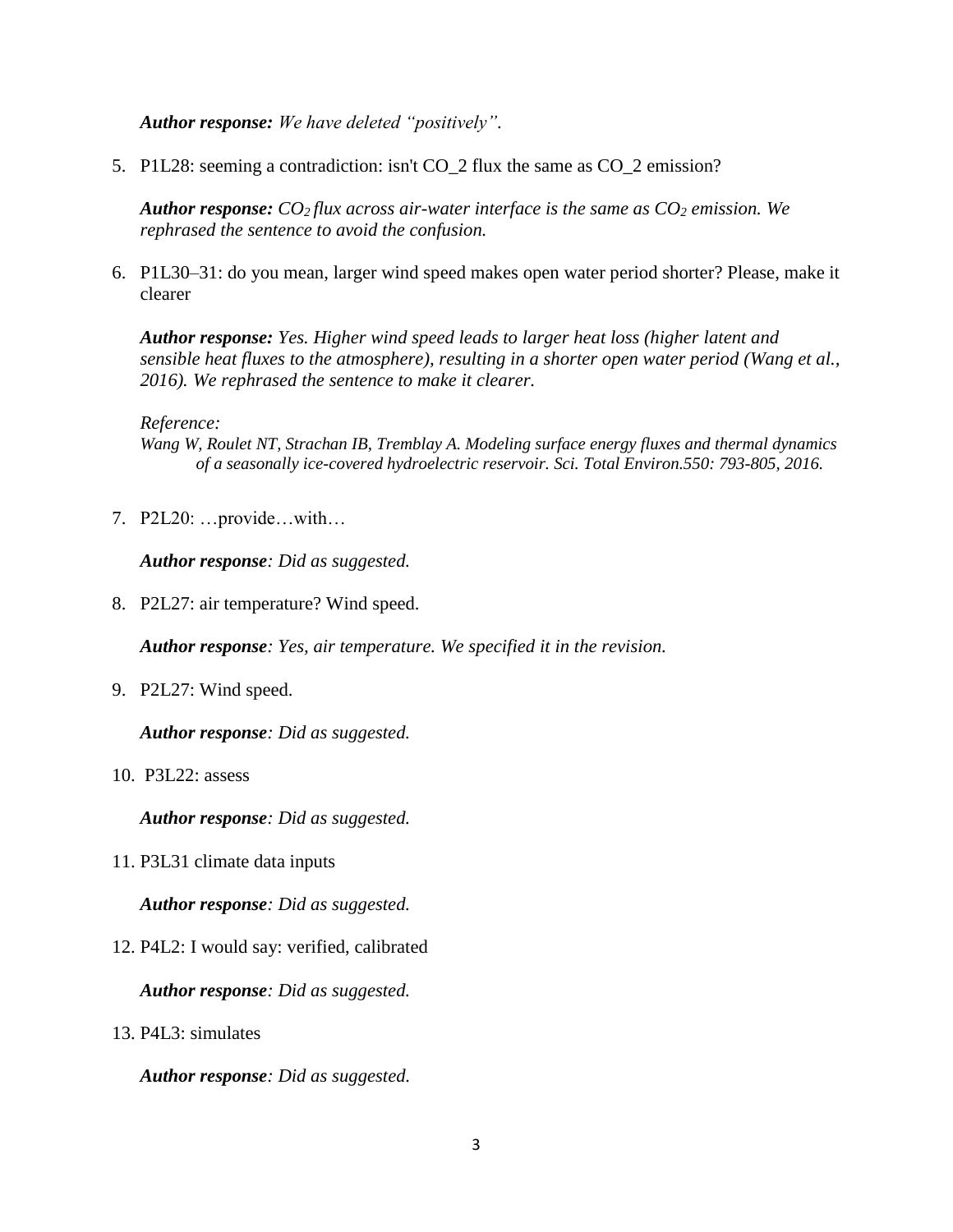### 14. P4L5: temperature

*Author response: Did as suggested.*

15. P4L7: not all of them, as methane dynamics is not included

*Author response: Yes, you are right. None of models can simulate all processes. DNDC actually is able to produce methane in the sediment through simulating soil redox chemistry. We are in the process of attempting to develop a methane module for FAQ-DNDC. Please also see our response to comment 2, R2C1, and R3C7 about the methane module and its potential impacts on the current study.*

16. P4L8: I would say: … are implemented as follows.

*Author response: Did as suggested.*

17. P4L13: … are simulate:…

*Author response: Did as suggested.*

18. P4L18: Please, precise, how do you mix between epilimnion and hypolimnion using SIWAS.

*Author response: We added the description about water and its solute mixing in section 2.1.2 Thermal dynamic and water mixing. Please see our response to the comment 2.*

19. P4L21: The sentence seems incomplete

*Author response: We rephrased the sentence.*

20. P4L23: How do you specify DIC and DOC concentration in atmospheric precipitation? Are there observations data on this concentration?

*Author response: For parameterizing these two carbon input variables from the atmospheric precipitation, we conducted literature search and consulted experts (Dr. Tim Moore, McGill University) to select 0.6 and 2.0 mg/L for DIC and DOC, respectively.* 

21. P4L24: However, snow is made up by atmospheric precipitation, which includes DOC and DIC. Have you estimated, how much of annual atmospheric DOC&DIC input is contained in solid precipitation?

*Author response: We do not estimate the amount of atmospheric DOC or DIC input stored in solid precipitation (snow). To our best knowledge, few studies focus on DOC/DIC concentration in solid precipitation. We think the atmospheric deposition inputs (either DOC or DIC) has insignificant effects on total carbon dynamics compared to inputs of carbon from inflow in our study reservoir.*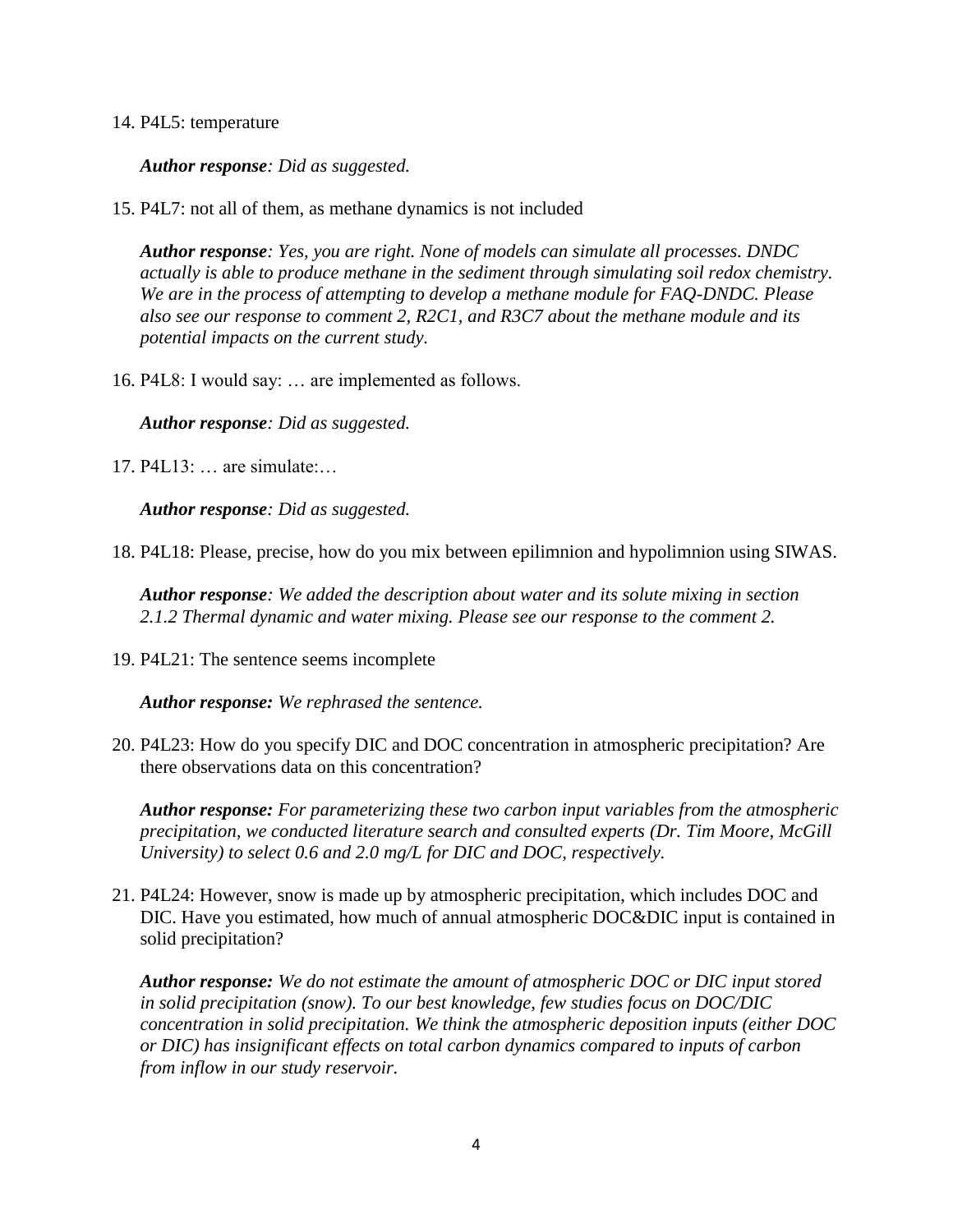22. P4L31-32: I would replace all these numeric values by symbols, and provide a table with values standing behind these symbols. Thus, you underline that these parameters should be, strictly speaking, reservoir-dependent, and not constants like physical constants. This also applies to other biogeochemical parameters used in your paper below, so I do not return to this question there.

| <b>Equations</b> | $\bm{b_0}$ | b <sub>I</sub> | b <sub>2</sub> | $b_3$  | $b_4$   |
|------------------|------------|----------------|----------------|--------|---------|
| 1 GPP            | 0.80       | $-0.67$        | 0.75           | 1.33   | $-0.77$ |
| 1 PR             | 0.67       | $-0.94$        | 0.77           | 1.28   | $-0.64$ |
| $\mathbf{c}$     | 1.58       | 4.97           |                |        |         |
| 6                | $-0.453$   | 0.71           | $-0.087$       |        |         |
| 11               | 2.51       | 1.48           | 0.39           |        |         |
| 12               | 1911.1     | $-118.11$      | 3.4527         | 0.4132 |         |
| 16               | $-17.0$    | 0.06           |                |        |         |

**Author response:** We did as suggested. The table would be like below:

23. P4L31-32: I don't understand how do you avoid using atmospheric radiation fluxes in calculating GPP. I understand that you try to minimize the input atmospheric data and cite the other work in eqs. (1) and (2), but would you please provide a comment, how is radiation regime is implicitly included here (as it should be).

*Author response: We estimated GPP and PR using regression models other than biogeochemical equations. The FAQ-DNDC model itself calculates radiation and heat fluxes. We will investigate if biogeochemical photosynthesis models are better to be used for aquatic photosynthesis in the future but we have to keep the input requirements to a minimum since data is extremely scarce for the northern boreal regions we are interested in.* 

24. P5L1 : Please, specify, what are the definitions tou use for mixing depth and sunlight depth.

*Author response: We revised the manuscript to have the detailed description of these two variables. Mixing depth indicates the depth of epiliminon, while the sunlight depth is the depth of the water that is exposed to certain intensity (>0.03 W/m<sup>2</sup> ) for irradiation in one layer) of sunlight.*

25. P5L4 : Not clear, is this ratio is assumed in the inflows of a reservoir, or it is a fixed ratio inside a reservoir?

*Author response: This fixed ratio is only for exudation of GPP (like root exudation of terrestrial plants). We modified the sentence to make it clearer.*

26. P5L13: In physical equations I recommmend to avoid using multi-latter notations, like ESD. Consider replacing by single-letter symbol, like D (for diameter).

*Author response: Did as suggested. We changed multi-letter notation to single-letter symbol for non-common variables.*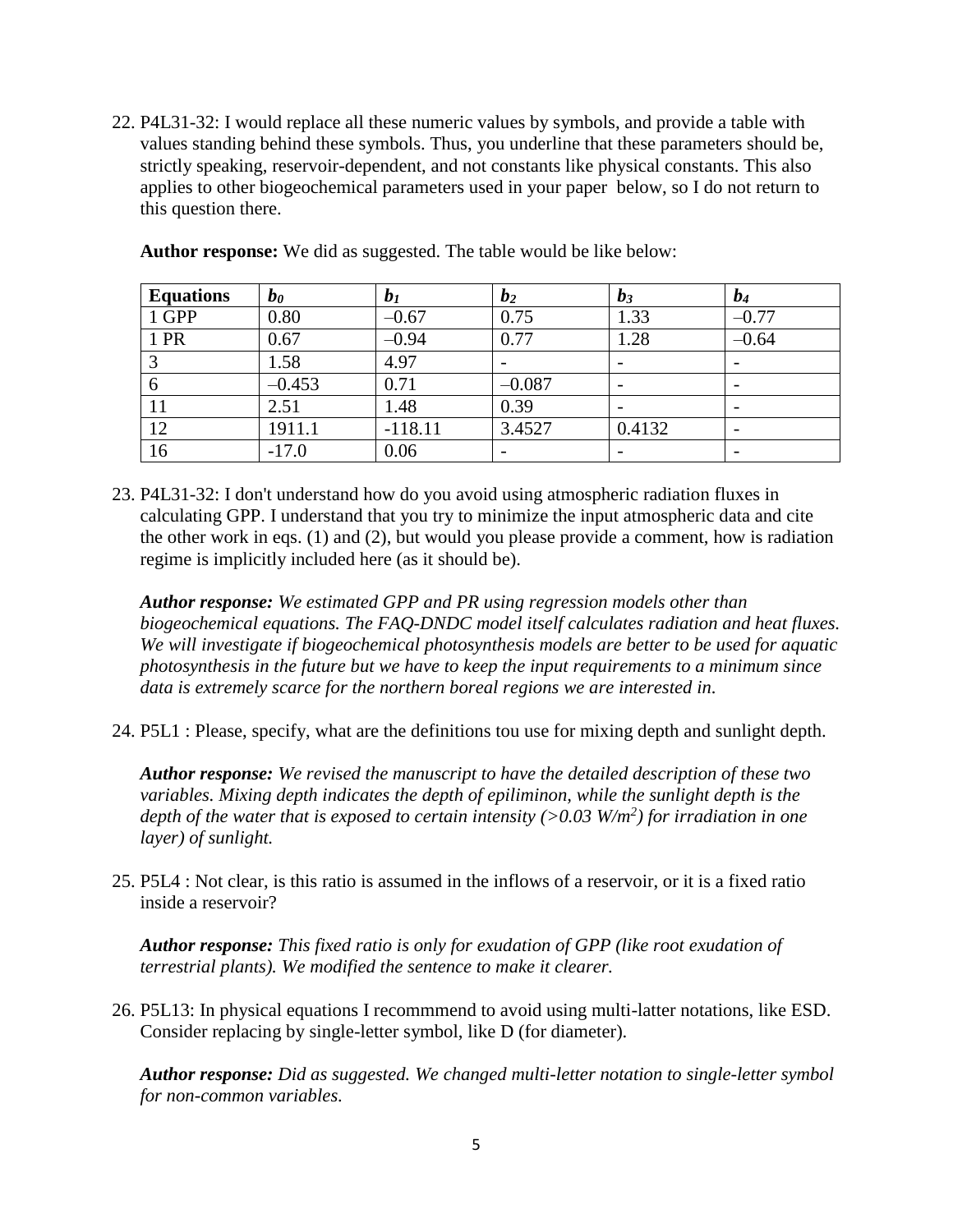### 27. P5L20: What is the value for Q10?

*Author response: Q10 = 1.5 listed in the table 2. We added its value in the text and removed it from the table.*

28. L5P23: I doubt if it is correct to call it Fick's law, as it there is not a gradient of concentration, but a difference of concentration across a phase boundary. Please, check.

*Author response: We rephrased our sentence to avoid this confusion.*

29. L5P24 There is one more emission pathway for CO\_2 in resevroirs -- that is through turbines. If the turbines are located deep, they extract water from hypolimnion with much higher CO<sub>\_2</sub> concentration, compared to epilimnion. Do you take it in to account? Or you can provide estimates arguing it is insignificant for that particular reservoir you simulate in the paper?

*Author response: Degassing is an important pathway of greenhouse gases for hydroelectric reservoirs. Unfortunately, we do not have direct measurement. So, we do not take it into account in this study yet. The carbon budget estimation using the process-based model is interesting, but we need to consider the effects of flooding on different pre-flooded landscapes (forests, peatlands, and lakes) to giving a whole picture. See our response 2.*

30. P5L25: better to call it "piston velocity", as "usual" diffusion coefficient is measured in  $m^{**}2/s$ 

*Author response: Did as suggested. We revised our expression for equations 7-9.* 

31. P5L25: what is less than  $z_{\text{max}}$ ?

*Author response: Considering the daily time-step, CO<sup>2</sup> diffusion coefficient in number should be less than mixing depth.*

32. P5L26: Solubility

*Author response: Did as suggested. We simplified the equations about air–water gas exchange in terms of Henry's law in the revised manuscript.* 

33. P6L2: please make the brackets higher

*Author response: Did as suggested.*

34. P6L4: it is a reference piston velocity at Schmidt number = 600.

*Author response: We revised our related text.*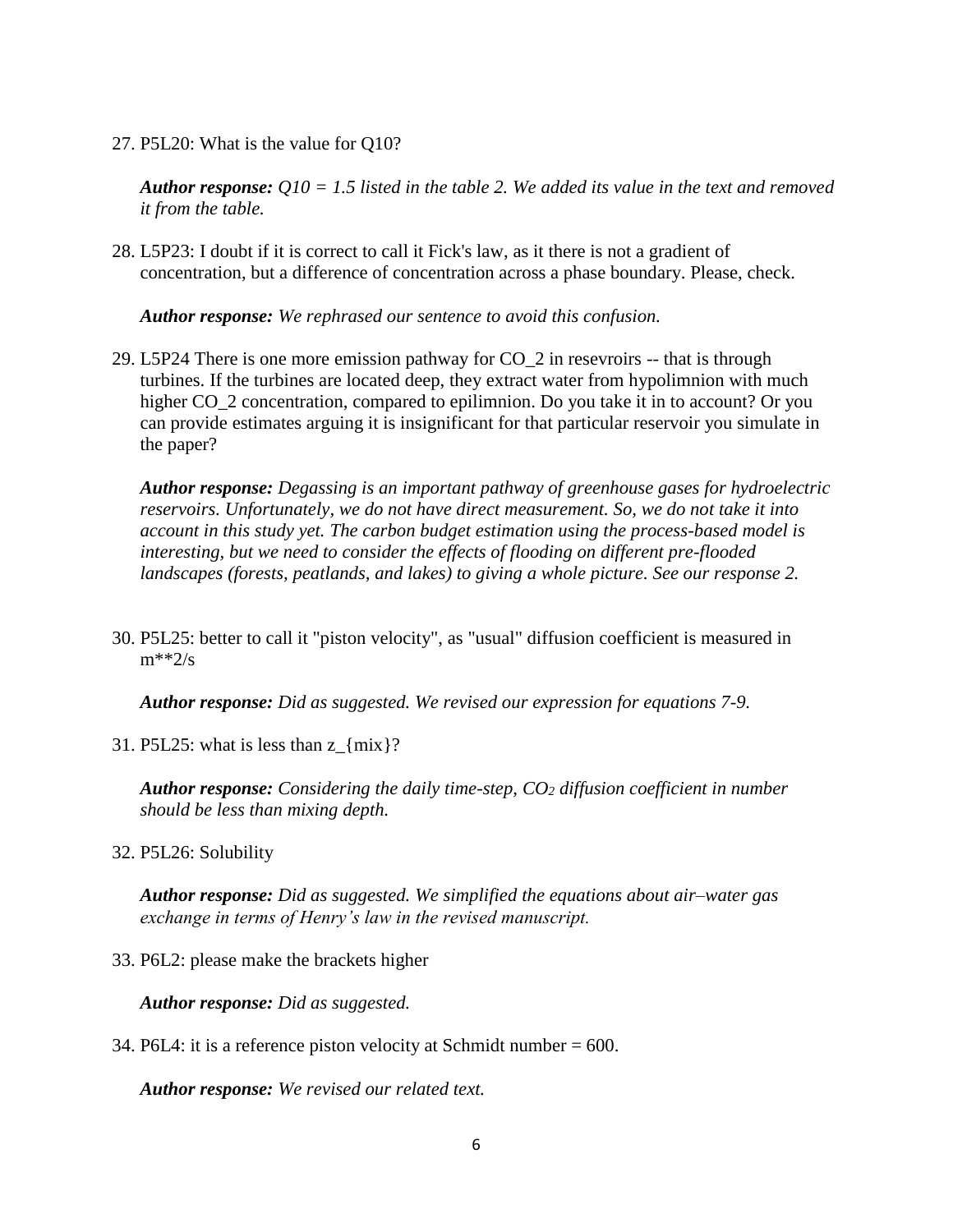35. P6L9: please, find a single-latter notation

*Author response: Did as suggested.*

36. P6L14: As this is a physical formula, I would prefer if you provide a combination of physical constants providing this value.

*Author response: The number of 83333.3 is for unit conversion other than physical constants. We listed it as unit conversion coefficient in the revised manuscript.*

37. P6L23: what is a difference between transmission and diffusion?

*Author response: We revised it to "light transmission and heat transfer".*

38. P7L5: I wonder, what is the minimal vertical diffusion coefficient you use in the model. During stratified periods, metalimnion (thermocline) is almost laminar in lakes and reservoirs, and vertical diffusion is almost molecular, and hence very inefficient. But, given a typically huge concentration gradient of CO\_2 in metalimnion, the upward CO\_2 flux should be very sensitive there to diffusivity.

*Author response: In the model, vertical diffusion of DIC/DOC between hypolimnion and epilimnion is controlled by water mixing, as diffusion is very inefficient. For example, the epilimnion deepening during the summer bring DIC from hypolimion to the epiliminion. We added sentences to describe how the model mix the water and its solute (e.g., DOC). See our response to the comment 2.*

39. P7L6: What do you mean by stirring here? TKE equation includes only production by buoyancy and shear.

*Author response: Stirring is induced by wind, which is more important than shearing. The surface mixing algorithm follows the DYRESM model (Imberger and Patterson, 1981).*

40. P7L14: Exist

*Author response: Did as suggested.*

41. P7L24: is that correct that woods are immediately added to litter? What is the typical time for stems fall onto sediments? what do you mean by this: "... water depth is equal to mean water depth"?

*Author response: It is might not quite right to have all living biomass immediately added. There is not a lot known about plant mortality in flooded and partially flooded conditions. There is no question that wood would decompose slowly. The wood is added to litter but the slowly decomposing pool. In the model, we did not assume that terrestrial plants die immediately, while there is a time lag by assuming that trees die when reservoir water depth*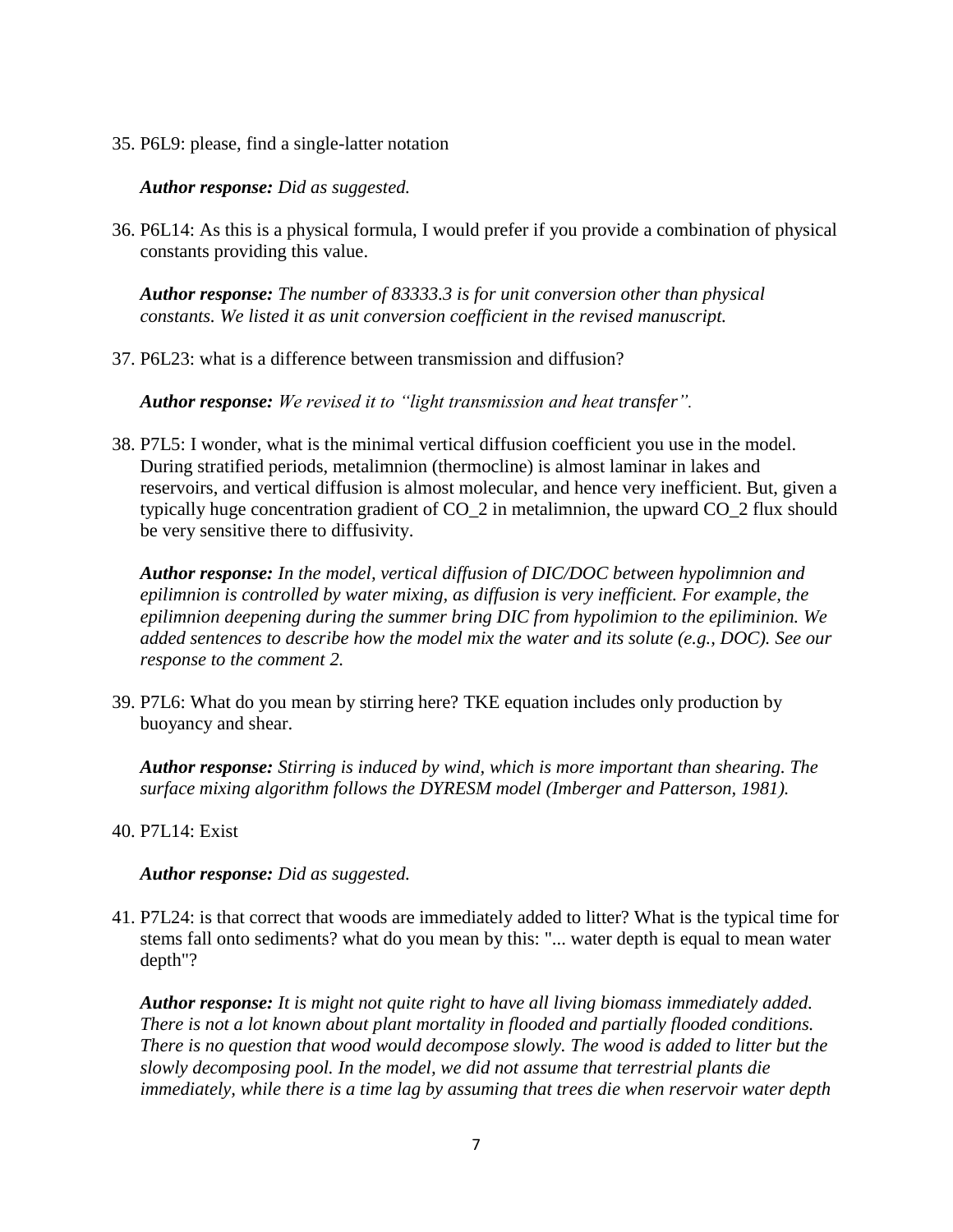*reaches the mean water depth. We simulated the water filling process (from November 2005 to June 2006). A more difficult issue to deal with is how the main woody parts of trees is*  dealt with physical when a reservoir is created. If the trees are frozen into the ice cover the *volume of reservoir can be managed to mechanical remove the trees. The logs then float to the surface and can be salvaged over the next few years before they sink. However, in his form of FAQ-DNDC we do treat the wood as recalcitrant litter and if wood were removed it would have to be treated as an additional loss.*

42. P8L3: I would not start sentences with abbreviations or notations

*Author response: We revised the sentence to avoid this.* 

43. P8L4: I expect high CH\_4 concentrations there leading to bubble formation, so that bubbles transport CH\_4 and CO\_2 directly to the atmosphere. Do you think this pathway for CO\_2 from sediments is insignificant?

*Author response: Yes, bubbles may contain CH<sup>4</sup> and CO2. In this study, we do not separate the emissions pathways as we are developing the methane dynamic sub-model (oxidation in the water column and emission pathways). We think the lack of this pathway for CO2 may not significantly influence the total amount of CO2 emissions through the water surface. The CO2 production in the sediment does not change. Also see our response to the comment 2.* 

44. P8L7: d^2 C/dz^2

*Author response: Thank you for correcting.*

45. P8L9: "diffusion coefficient" can't be "a sum of processes". Please rephrase

*Author response: Did as suggested.*

46. P8L12: What is the nature of "turbulence" expected here in porous soil?

*Author response: To our knowledege, in porous sediment, the bottom reservoir water may influnce the top porewater. In the thermal module, this has been neglected as the influence is slight compared to the whole water column. However, for the carbon cycle, the turbulent influence cannot be neglected. We used Dtur to simulate the effects of water flow on porewater carbon diffusion. .* 

## 47. **P8L16: i-th**

*Author response: Did as suggested.*

48. P8L25: I would expect this coefficient representing not only effective diffusion on the soil side, but also at the water side

*Author response: This diffusion coefficient only works on the diffusion across watersediment interface. On either soil or water side, they have different diffusion coefficient.*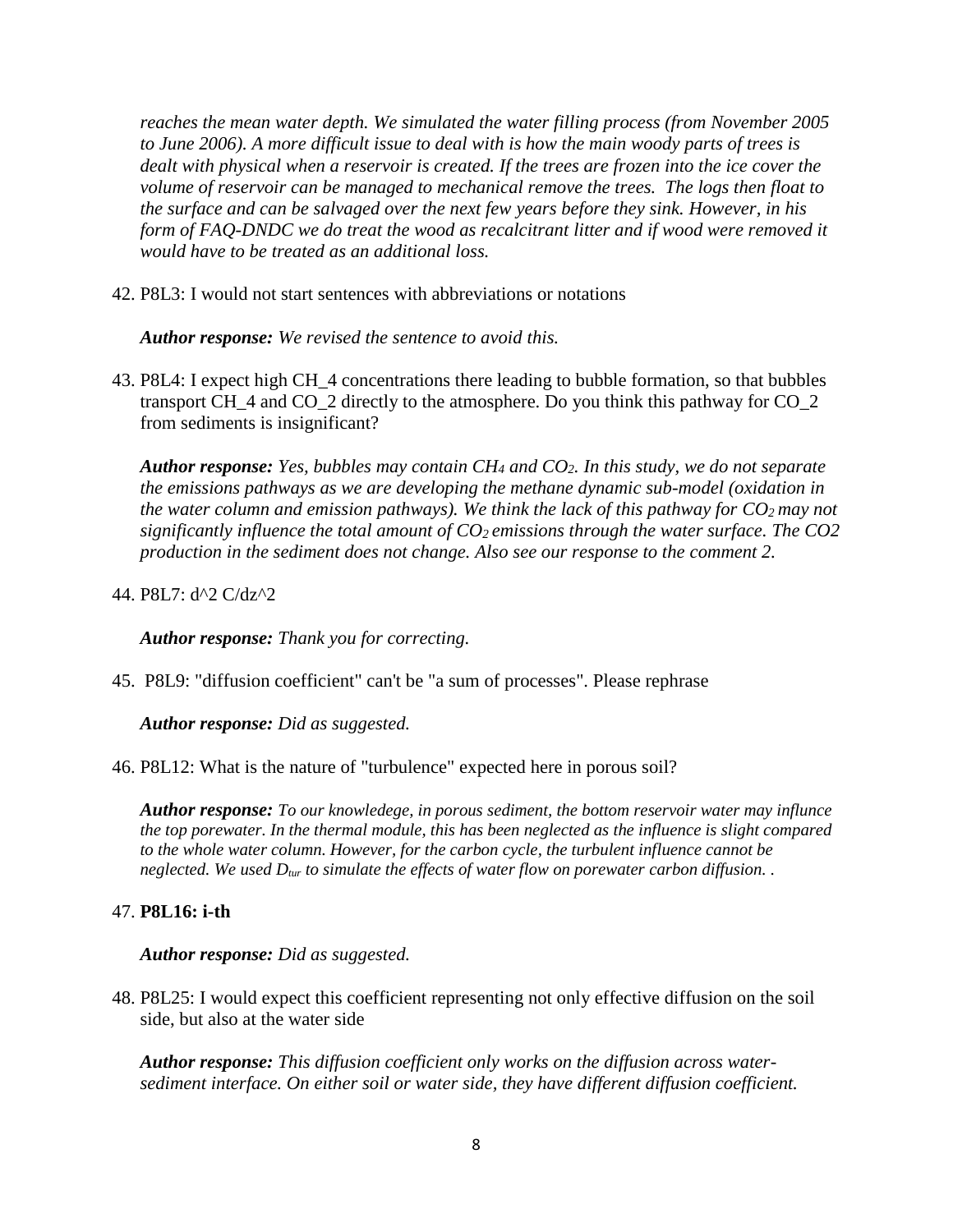49. P9L5: megawatt-hours units are used to quantify the total energy produced for a specified period, 1 day, 1 yr, etc. If this period is not specified, they use megawatt.

*Author response: We indicate the installed capacity. We re-wrote the sentence.* 

50. P9L7: OK, does it mean that roughly 32% of annual atmospheric DIC and DOC are gained by reservoir in form of snow?

*Author response: Here just shows the climate in our study region so that there is no any implications for the carbon cycle. We assume that no DOC or DIC exists in snow in this study.* 

51. P9L20: As the eddy covariance system was deployed at the island, are there estimates how much of measured EC CO\_2 flux originated from the island?

*Author response: The reservoirs fluxes are only for when the towers 'sees' the water surface. The land sectors from the island were not included in our analysis when they were in the footprint. We have added a sentence to the methods to make this clear.*

52. P9L26: was the depth of water uptake by generation station taken into account, to compare CO\_2 measured and simulated?

*Author response: Unfortunately, we do not have such information about the depth of intake hole in the dam. We assume that the outflow represents the mean water conditions, as FAQ-DNDC is a one-dimensional model.* 

53. P9L31 : in river?

*Author response: yes, in river. This is calculated for river POC input.* 

54. P10 L29 two?

*Author response: Actually, we used three methods: root mean square error (RMSE), refined Willmott index (dr), and Pearson corrleation coefficient (r).* 

55. P11L3: I would expect here a rationale, why only these two parameters from a large number of biogeochemical parameters used in the model, were selected for sensitivity runs.

*Author response: We have revised the paragraph to explain why these four parameters were selected. Please also see our response to the comment 3.* 

56. P11L13: I wonder, if you could make up a budget of CO\_2 in the reservoir, based on your model? I.e. calculate the contribution of all internal/external sources and sinks of CO\_2 into CO\_2 emission?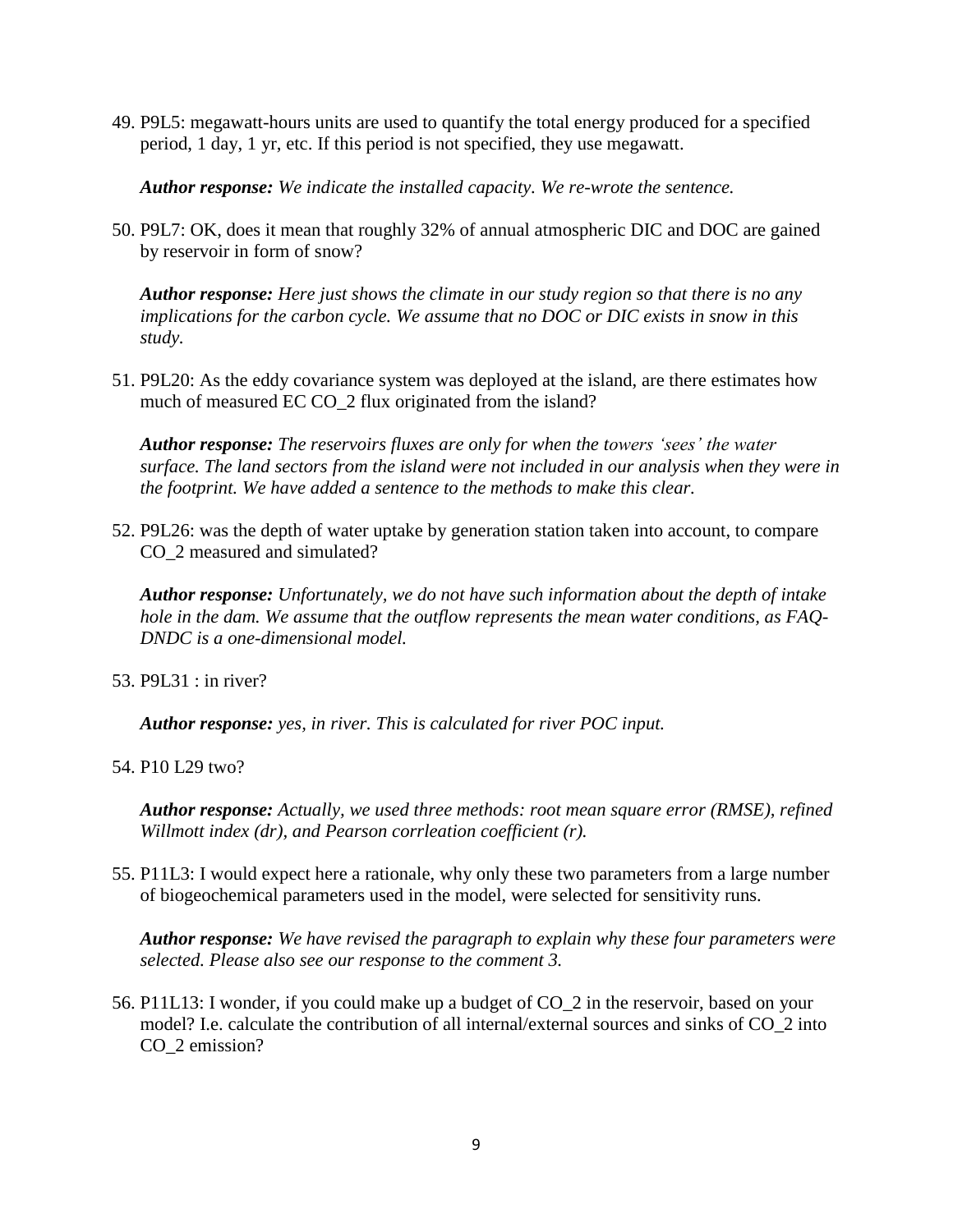*Author response: Definitely yes, the model can be used to estimate the carbon budget of the reservoir. However, the current study focuses on model development, calibration, and testing. Because of the spatial heterogeneity of CO2 emissions, a completed carbon budget*  has to include the effects of flooding on different pre-flooded landscapes. This would make *the model development paper lose its focus. However, a carbon budget is the subject of a subsequent paper.* 

57. P11L18 : What is d\_r?

*Author response: d\_r is the revised Willmott index. We added the notation in the methods part in the revised mansucript. This is also been mentioned by reviewer 2.* 

58. P12L13: significant?

*Author response: yes, it means significant. We revised "great" to "significant".*

59. I couldn't find in the model description section, was terrestrially-derived DOC , DIC and POC attributed to inflows only or groundwater discharge was explicitly taken into account as well?

*Author response: Yes, terrestrially-derived DOC, DIC, and POC attributed to inflows, whereas groundwater discharge was not taken into account. The reservoirs we study in northern Quebec are located on the Canadian Shield. It is the topography created in this landscape along with the generally low permeability of the igneous rock of the Shield that makes the region suitable for reservoir creation. Groundwater could be an important component in other geographical regions but we have not included it in our study because it is not an issue.*

60. P13L13 : declines

*Author response: Did as suggested.*

61. P13L25-26: You don't include the possible role of CO\_2 ebullition

*Author response: Bubbles will be considered in our next manuscript, but we think it will not significantly increase CO2 emissions. See our response to comments 43 and 2.*

62. P14L16 Occur

*Author response: Did as suggested.*

63. P14L31: what do you mean by water vertical movement here? Is it convection, that is directly affected by thermal dynamics?

*Author response: Water vertical movement indicates spring/autumn turnover, summer stratification. We rephrased the sentence to avoid the confusion.*